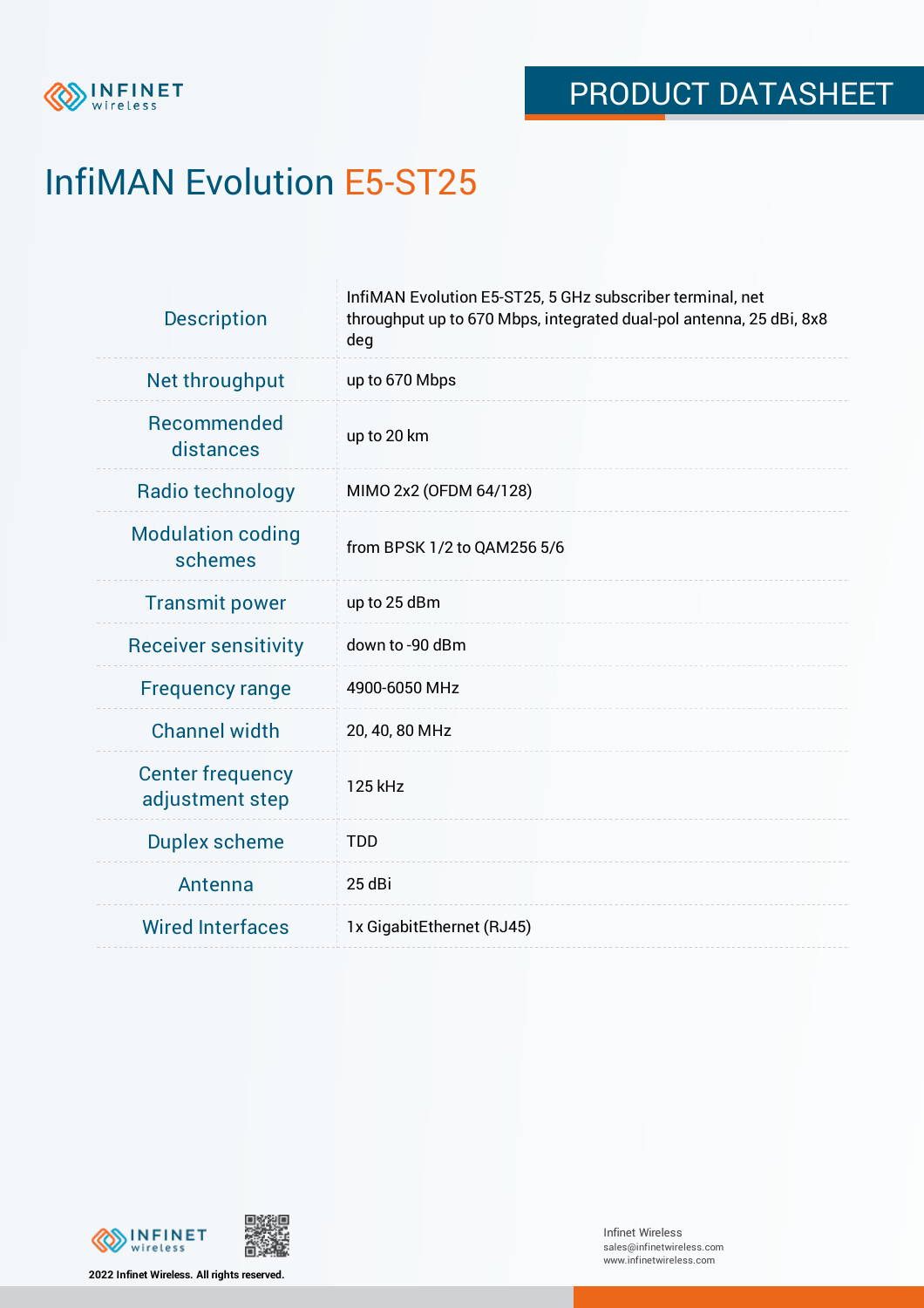

# InfiMAN Evolution E5-ST25

| Consumption                | up to 15 W                                                                                                                                                                                                                                                                                                     |                      |      |                 |  |  |
|----------------------------|----------------------------------------------------------------------------------------------------------------------------------------------------------------------------------------------------------------------------------------------------------------------------------------------------------------|----------------------|------|-----------------|--|--|
| <b>Power options</b>       | 90-240 VAC ~ @ 50/60 Hz, ±4356 VDC                                                                                                                                                                                                                                                                             |                      |      |                 |  |  |
| <b>Outdoor Unit (ODU)</b>  | 350x350x71,5 mm, 2.3 kg                                                                                                                                                                                                                                                                                        |                      |      |                 |  |  |
|                            |                                                                                                                                                                                                                                                                                                                |                      |      |                 |  |  |
| <b>Part Number Options</b> | Prefix                                                                                                                                                                                                                                                                                                         | Freq.<br><b>Band</b> | Ant. | Capacity        |  |  |
|                            | $\cal E$                                                                                                                                                                                                                                                                                                       | 5                    | 25   | 20<br>50<br>670 |  |  |
| <b>Part Number Example</b> | E5-ST25/06500 50                                                                                                                                                                                                                                                                                               |                      |      |                 |  |  |
| <b>Packing List</b>        | - Outdoor unit E5-ST25 - 1 pcs.<br>- Power Supply IDU-CPE-G(24W) - 1 pcs.<br>- Power Cord - 1 pcs.<br>- Cable Gland - 1 pcs.<br>- Standard RJ-45 connector - 1 pcs.<br>- Shielded RJ-45 connector - 1 pcs.<br>- RJ-45 Plug Cap - 1 pcs.<br>- MONT-KIT-85 Mounting kit - 1 pcs.<br>- Quick Start Guide - 1 pcs. |                      |      |                 |  |  |



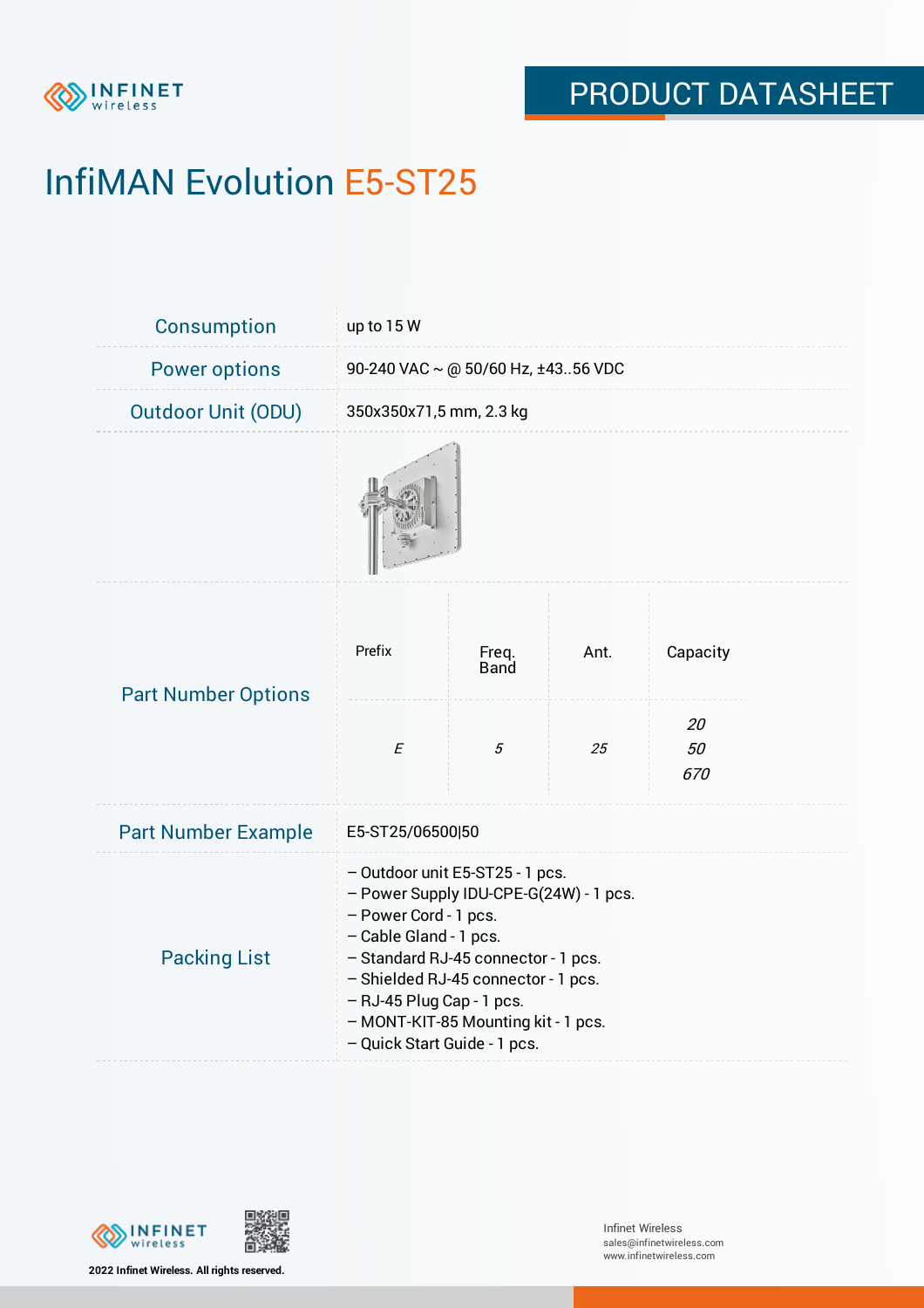

### PRODUCT DATASHEET

## InfiMAN Evolution E5-ST25

### Features

#### **RADIO**

- **Voice/RTP Aware Superpacketing**
- **DFS**
- **Automatic Bitrate Control** Þ
- Þ **Automatic Transmit Power Control**
- Þ **Automatic Distance Learning**
- Þ **Channel Time Adjustment**
- Þ **Spectrum Analyzer mode**
- Þ **Channel testing tools**

### **NETWORKING**

- **Ethernet-over-IP and IP-over-IP tunneling**
- Þ **ARP protocol support**
- **MAC/IP filtering** Þ
- **Full-fledged 2nd layer switch**
- Þ **RIPv2 / OSPFv2 /static routing**
- ٠ **L2/L3 Firewall**
- × **NAT (multipool, H.323-aware)**
- **DHCP client/server/relay**

#### **MANAGEMENT FEATURES**

- **Various Management Protocols: HTTP, HTTPS, SSH, Telnet, SNMP v1/2c/3 (MIB-II and proprietary MIBs)**
- **Graphical User Interface**
- **LED Indication: power status, wireless and wired link status, signal level**
- **Antenna alignment tool**
- ٠ **Automatic software update**
- **Online monitoring with proprietary EMS InfiMONITOR.**

### **QUALITY-OF-SERVICE**

- **17 priority queues**
- **IEEE 802.1p support**
- **IP TOS / DiffServ support**
- ٠ **Full voice support**
- **Traffic limiting (absolute, relative, mixed)** ٠
- **Traffic redirection**



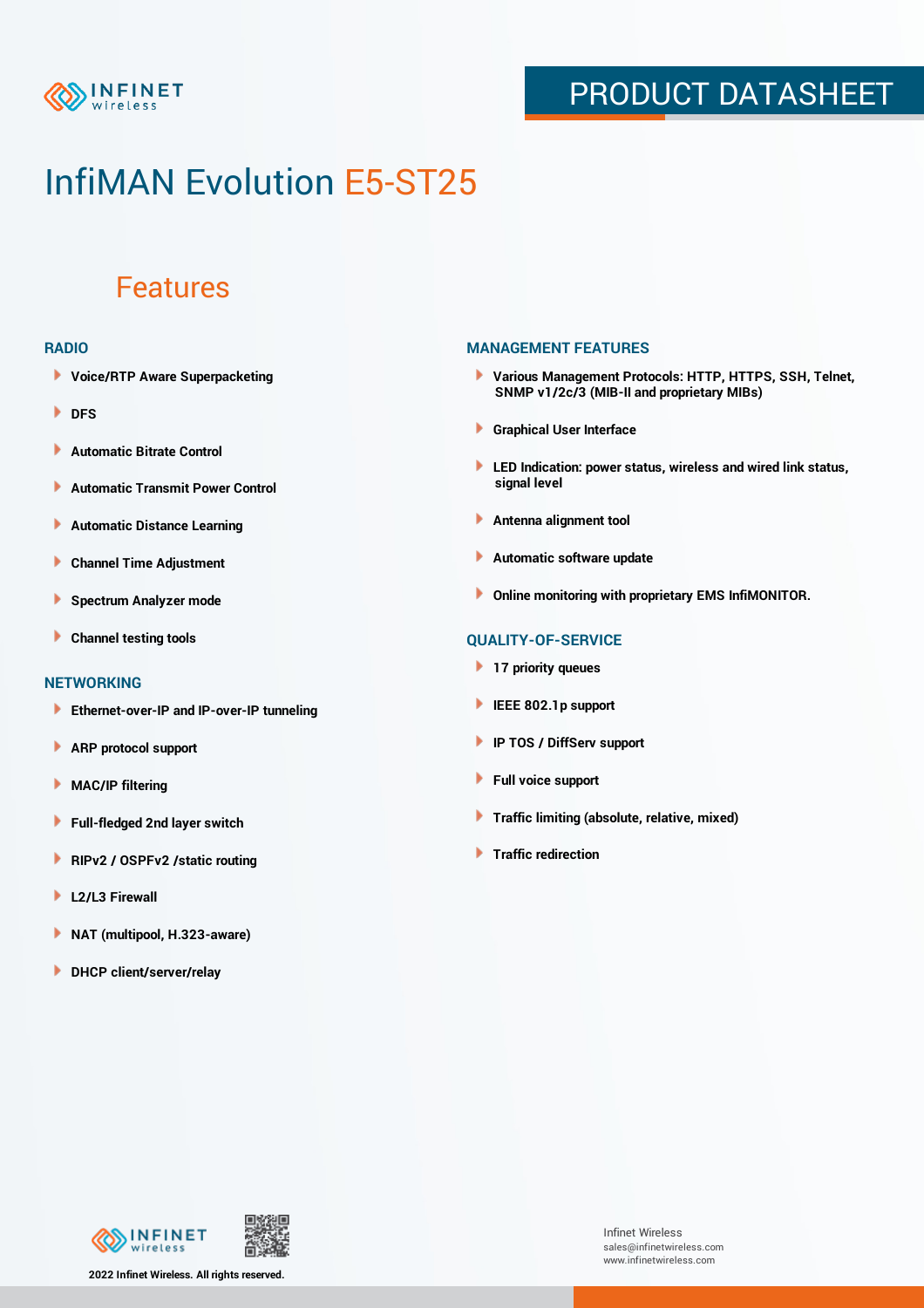

### PRODUCT DATASHEET

## InfiMAN Evolution E5-ST25

### Features

### **ENVIRONMENTAL**

- **Outdoor Units:**
	- operating temperature range -40..+60 °C, (can be extended to -55..+60 °С, models with "t" index in PN), 100% humidity, condensing
	- IP66/IP67 compliant water and dust protection
	- wind load: 200 kph, survival
- **Indoor Unit:**
	- 0..+40 °C, 95% humidity, non-condensing

### **SECURITY FEATURES**

- Þ **Storm/flood protection**
- ۱ **Password protection**
- **Secure command-line access via SSH protocol** Þ

#### **MAC**

- **Adaptive TDMA air protocol:**
	- Dynamic and fixed air frame duration
	- Subscriber activity aware scheduling
	- Permanent channel testing
- **Pseudo-radio interface:**
	- unique InfiNet Wireless feature to join InfiNet networks via 3rd party equipment
- **Automatic over-the-air firmware upgrade**

### **STANDARD COMPLIANCE**

- **Radio**
	- ETSI EN 301 893 v.2.1.1
	- ETSI EN 302 502 v.2.1.3
	- FCC Part 15.407

#### **EMC**

- ETSI EN 301 489-1 v.2.2.3
	- ETSI EN 301 489-17 v.3.2.4
	- FCC Part 15 Class B
- **Safety**
	- EN 62368-1:2014+A11:2017
	- EN60950-22:2017
	- EN62311:2008
- **RoHS (pending)**
	- EN IEC 63000:2018